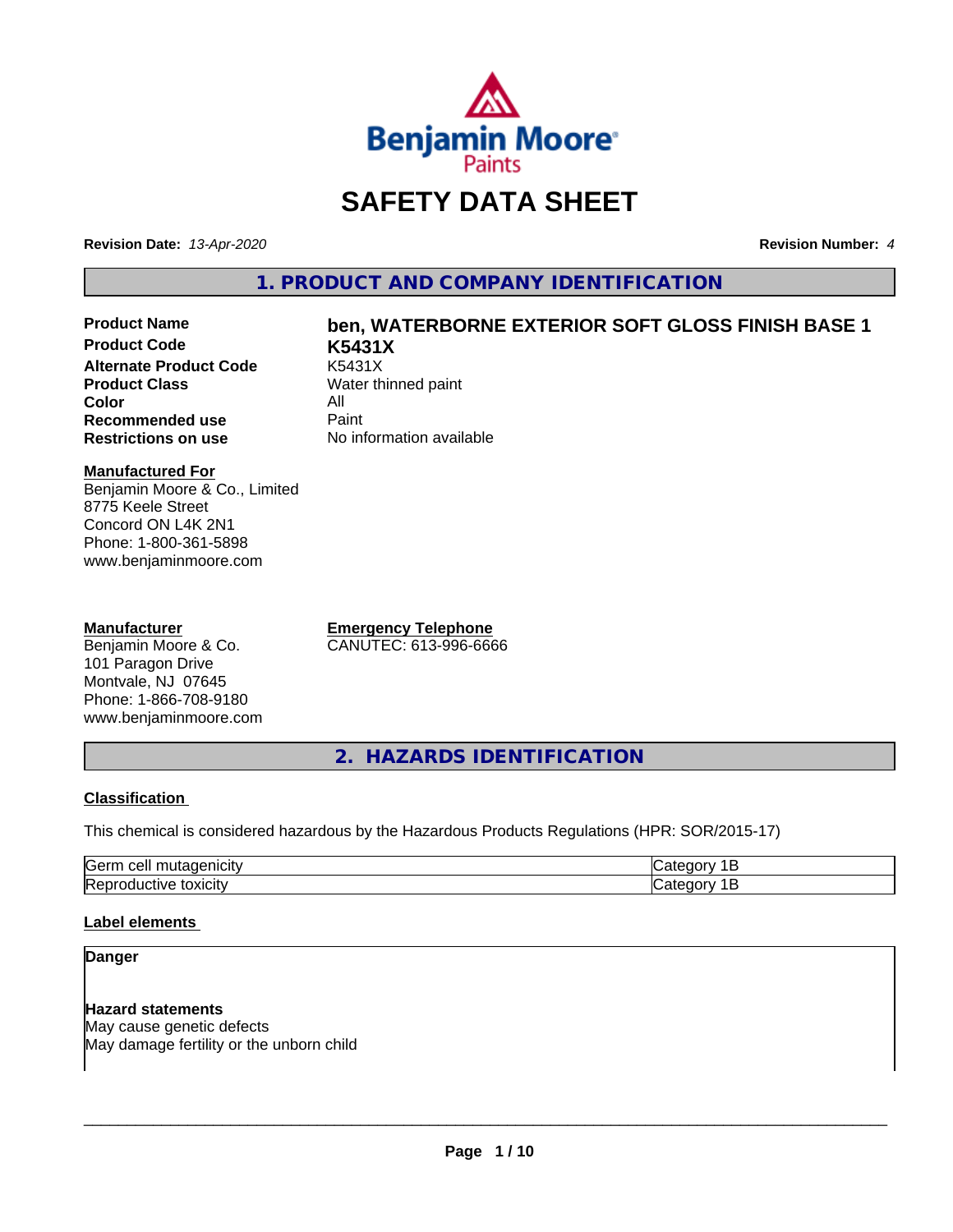

**Appearance** liquid **Odor in the original of the original of the original of the original of the original of the original of the original of the original of the original of the original of the original of the original of t** 

#### **Precautionary Statements - Prevention**

Obtain special instructions before use Do not handle until all safety precautions have been read and understood Use personal protective equipment as required

#### **Precautionary Statements - Response**

IF exposed or concerned: Get medical advice/attention

#### **Precautionary Statements - Storage**

Store locked up

#### **Precautionary Statements - Disposal**

Dispose of contents/container to an approved waste disposal plant

#### **Other information**

No information available

| <b>Chemical name</b>          | CAS No.    | Weight-%      | <b>Hazardous Material</b><br>registry number<br>(HMIRA registry #) | Date HMIRA filed and<br>Information Review Act date exemption granted<br>(if applicable) |
|-------------------------------|------------|---------------|--------------------------------------------------------------------|------------------------------------------------------------------------------------------|
| Titanium dioxide              | 13463-67-7 | $10 - 30%$    |                                                                    |                                                                                          |
| Silica amorphous              | 7631-86-9  | 1 - 5%        |                                                                    |                                                                                          |
| Kaolin                        | 1332-58-7  | - 5%          |                                                                    |                                                                                          |
| Zinc oxide                    | 1314-13-2  | $0.5 - 1%$    |                                                                    |                                                                                          |
| Sodium C14-C16 olefin         | 68439-57-6 | $0.25 - 0.5%$ |                                                                    |                                                                                          |
| sulfonate                     |            |               |                                                                    |                                                                                          |
| Carbamic acid,                | 10605-21-7 | $0.1 - 0.25%$ |                                                                    |                                                                                          |
| 1H-benzimidazol-2-yl-, methyl |            |               |                                                                    |                                                                                          |
| ester                         |            |               |                                                                    |                                                                                          |
| 1-Methyl-2-pyrrolidinone      | 872-50-4   | $0.1 - 0.25%$ |                                                                    |                                                                                          |

**3. COMPOSITION INFORMATION ON COMPONENTS**

\*The exact percentage (concentration) of composition has been withheld as a trade secret

### **4. FIRST AID MEASURES**

**General Advice If** symptoms persist, call a physician. Show this safety data sheet to the doctor in attendance.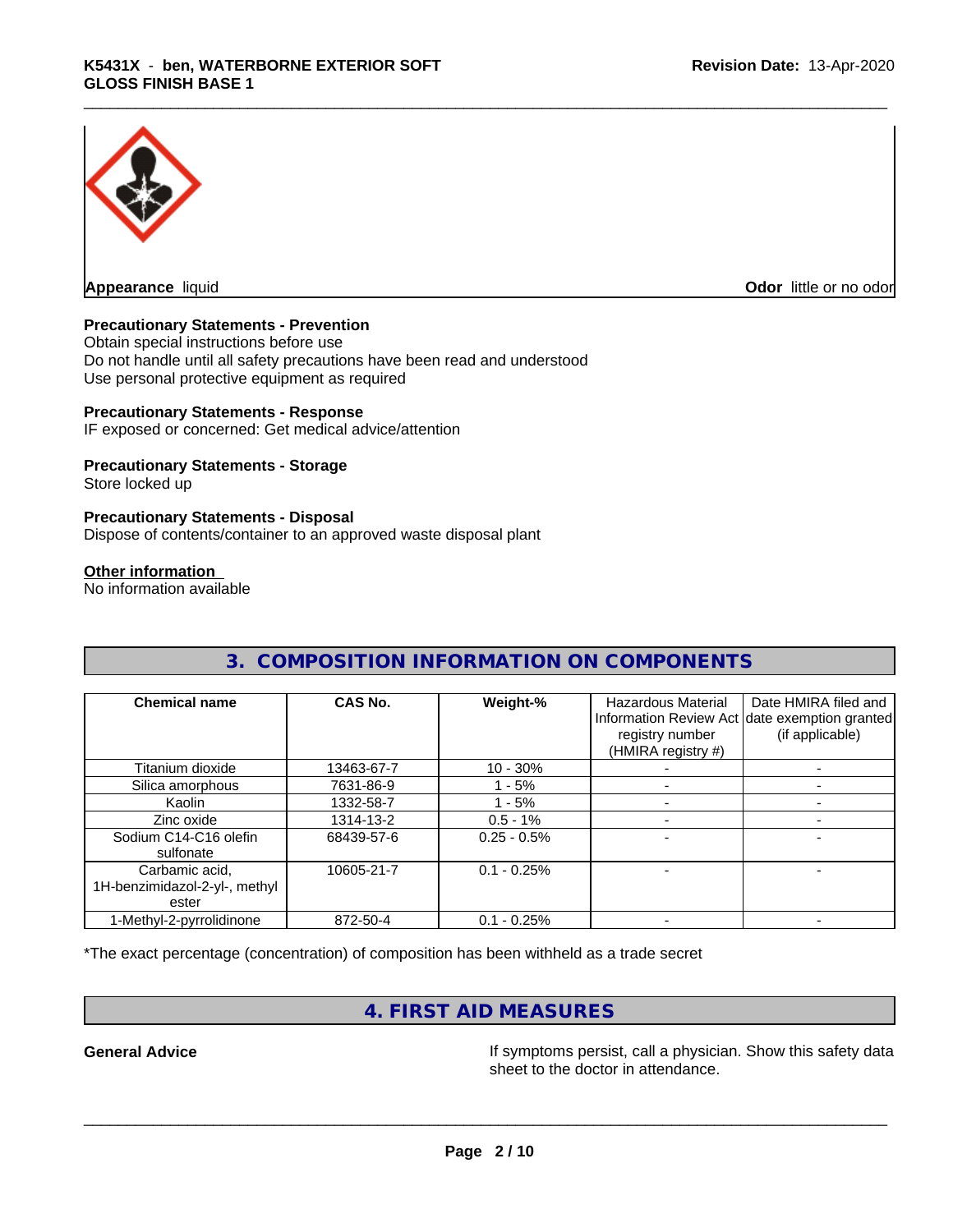| <b>Eye Contact</b>                     | Rinse thoroughly with plenty of water for at least 15<br>minutes and consult a physician.                |
|----------------------------------------|----------------------------------------------------------------------------------------------------------|
| <b>Skin Contact</b>                    | Wash off immediately with soap and plenty of water while<br>removing all contaminated clothes and shoes. |
| <b>Inhalation</b>                      | Move to fresh air. If symptoms persist, call a physician.                                                |
| Ingestion                              | Clean mouth with water and afterwards drink plenty of<br>water. Consult a physician if necessary.        |
| <b>Most Important Symptoms/Effects</b> | None known.                                                                                              |
| <b>Notes To Physician</b>              | Treat symptomatically.                                                                                   |

**5. FIRE-FIGHTING MEASURES**

| <b>Suitable Extinguishing Media</b>                                              | Use extinguishing measures that are appropriate to local<br>circumstances and the surrounding environment.<br>As in any fire, wear self-contained breathing apparatus<br>pressure-demand, MSHA/NIOSH (approved or equivalent)<br>and full protective gear. |  |  |  |
|----------------------------------------------------------------------------------|------------------------------------------------------------------------------------------------------------------------------------------------------------------------------------------------------------------------------------------------------------|--|--|--|
| Protective equipment and precautions for firefighters                            |                                                                                                                                                                                                                                                            |  |  |  |
| <b>Specific Hazards Arising From The Chemical</b>                                | Closed containers may rupture if exposed to fire or<br>extreme heat.                                                                                                                                                                                       |  |  |  |
| <b>Sensitivity to mechanical impact</b>                                          | No<br>No                                                                                                                                                                                                                                                   |  |  |  |
| Sensitivity to static discharge                                                  |                                                                                                                                                                                                                                                            |  |  |  |
| <b>Flash Point Data</b><br>Flash point (°F)<br>Flash Point (°C)<br><b>Method</b> | Not applicable<br>Not applicable<br>Not applicable                                                                                                                                                                                                         |  |  |  |
| <b>Flammability Limits In Air</b>                                                |                                                                                                                                                                                                                                                            |  |  |  |
| Lower flammability limit:<br><b>Upper flammability limit:</b>                    | Not applicable<br>Not applicable                                                                                                                                                                                                                           |  |  |  |
| Flammability: 0<br><b>NFPA</b><br>Health: 2                                      | <b>Instability: 0</b><br><b>Special: Not Applicable</b>                                                                                                                                                                                                    |  |  |  |
| <b>NFPA Legend</b><br>0 - Not Hazardous                                          |                                                                                                                                                                                                                                                            |  |  |  |

- 1 Slightly
- 2 Moderate
- 3 High
- 
- 4 Severe

*The ratings assigned are only suggested ratings, the contractor/employer has ultimate responsibilities for NFPA ratings where this system is used.*

*Additional information regarding the NFPA rating system is available from the National Fire Protection Agency (NFPA) at www.nfpa.org.*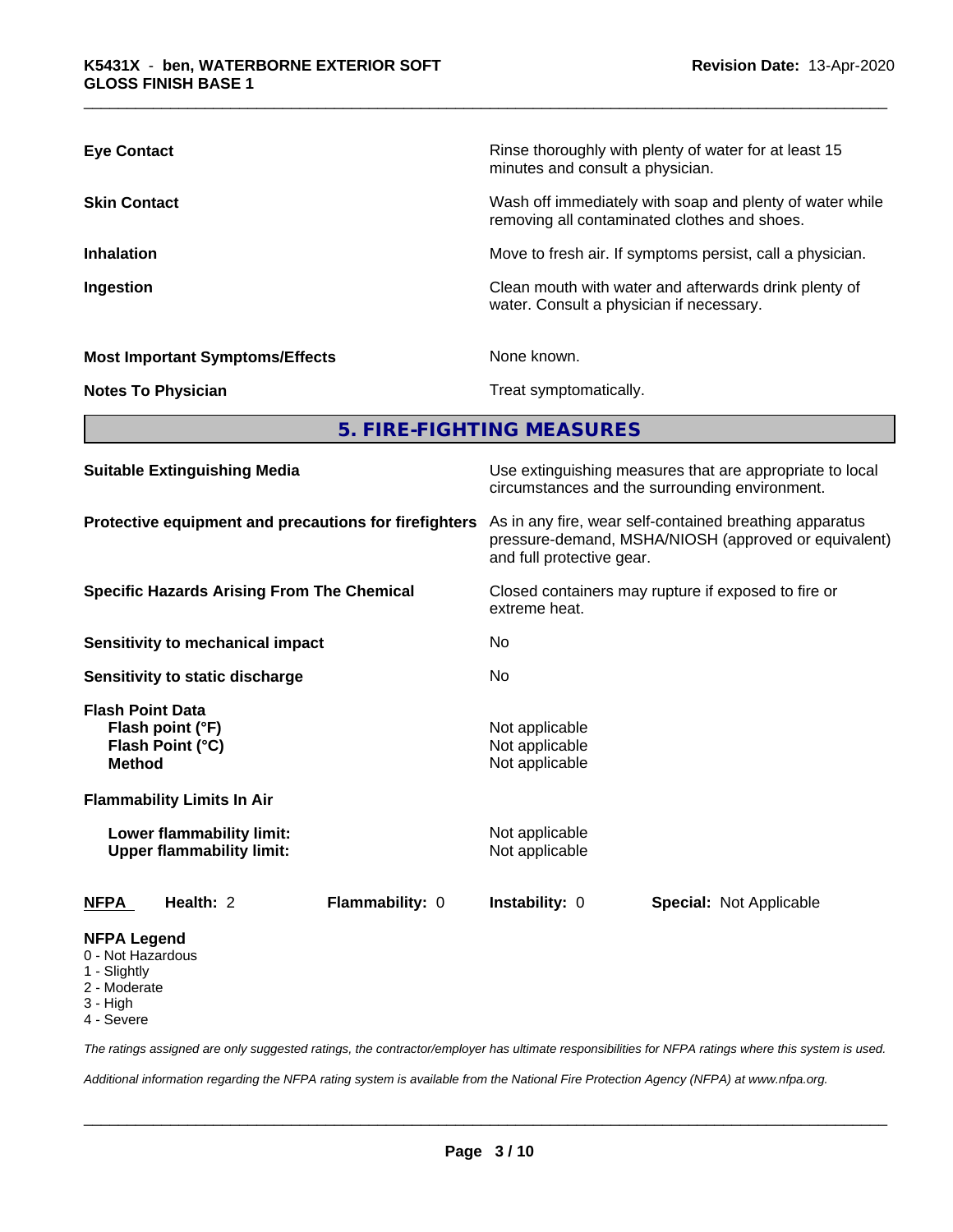### **6. ACCIDENTAL RELEASE MEASURES**

**Personal Precautions Precautions** Avoid contact with skin, eyes and clothing. Ensure adequate ventilation.

**Other Information Other Information Prevent further leakage or spillage if safe to do so.** 

**Environmental precautions** See Section 12 for additional Ecological Information.

**Methods for Cleaning Up Soak** up with inert absorbent material. Sweep up and shovel into suitable containers for disposal.

#### **7. HANDLING AND STORAGE**

**Handling Handling Avoid contact with skin, eyes and clothing. Avoid breathing** vapors, spray mists or sanding dust. In case of insufficient ventilation, wear suitable respiratory equipment.

**Storage Keep container tightly closed. Keep out of the reach of Keep** container tightly closed. Keep out of the reach of children.

**Incompatible Materials** Noinformation available

#### **8. EXPOSURE CONTROLS/PERSONAL PROTECTION**

#### **Exposure Limits**

| <b>Chemical name</b>     | <b>ACGIH TLV</b>                                                                                                                              | <b>Alberta</b>                                | <b>British Columbia</b>                          | <b>Ontario</b>                                        | Quebec                                                                 |
|--------------------------|-----------------------------------------------------------------------------------------------------------------------------------------------|-----------------------------------------------|--------------------------------------------------|-------------------------------------------------------|------------------------------------------------------------------------|
| Titanium dioxide         | TWA: $10 \text{ mg/m}^3$                                                                                                                      | 10 mg/m $3 - TWA$                             | 10 mg/m $3$ - TWA<br>$3$ mg/m <sup>3</sup> - TWA | 10 mg/m $3$ - TWA                                     | 10 mg/m $3$ - TWAEV                                                    |
| Kaolin                   | TWA: $2 \text{ mg/m}^3$<br>particulate matter<br>containing no<br>asbestos and <1%<br>crystalline silica,<br>respirable particulate<br>matter | $2$ mg/m <sup>3</sup> - TWA                   | $2$ mg/m <sup>3</sup> - TWA                      | $2 \text{mq/m}^3$ - TWA                               | 5 mg/m <sup>3</sup> - TWAEV                                            |
| Zinc oxide               | STEL: $10 \text{ mg/m}^3$<br>respirable particulate<br>matter<br>TWA: $2 \text{ mg/m}^3$<br>respirable particulate<br>matter                  | $2 \text{ mg/m}^3$ - TWA<br>10 $mq/m3$ - STEL | $2 \text{ mg/m}^3$ - TWA<br>10 mg/m $3 -$ STEL   | $2 \text{mq/m}^3$ - TWA<br>$10 \text{ mg/m}^3$ - STEL | 10 mg/m $3$ - TWAEV<br>$5 \text{ mg/m}^3$ - TWAEV<br>10 $mq/m3$ - STEV |
| 1-Methyl-2-pyrrolidinone | N/E                                                                                                                                           | N/E                                           | N/E                                              | 400 mg/m <sup>3</sup> - TWA                           | N/E                                                                    |

#### **Legend**

ACGIH - American Conference of Governmental Industrial Hygienists

Alberta - Alberta Occupational Exposure Limits

British Columbia - British Columbia Occupational Exposure Limits

Ontario - Ontario Occupational Exposure Limits

Quebec - Quebec Occupational Exposure Limits

N/E - Not established

**Engineering Measures Ensure adequate ventilation, especially in confined areas.**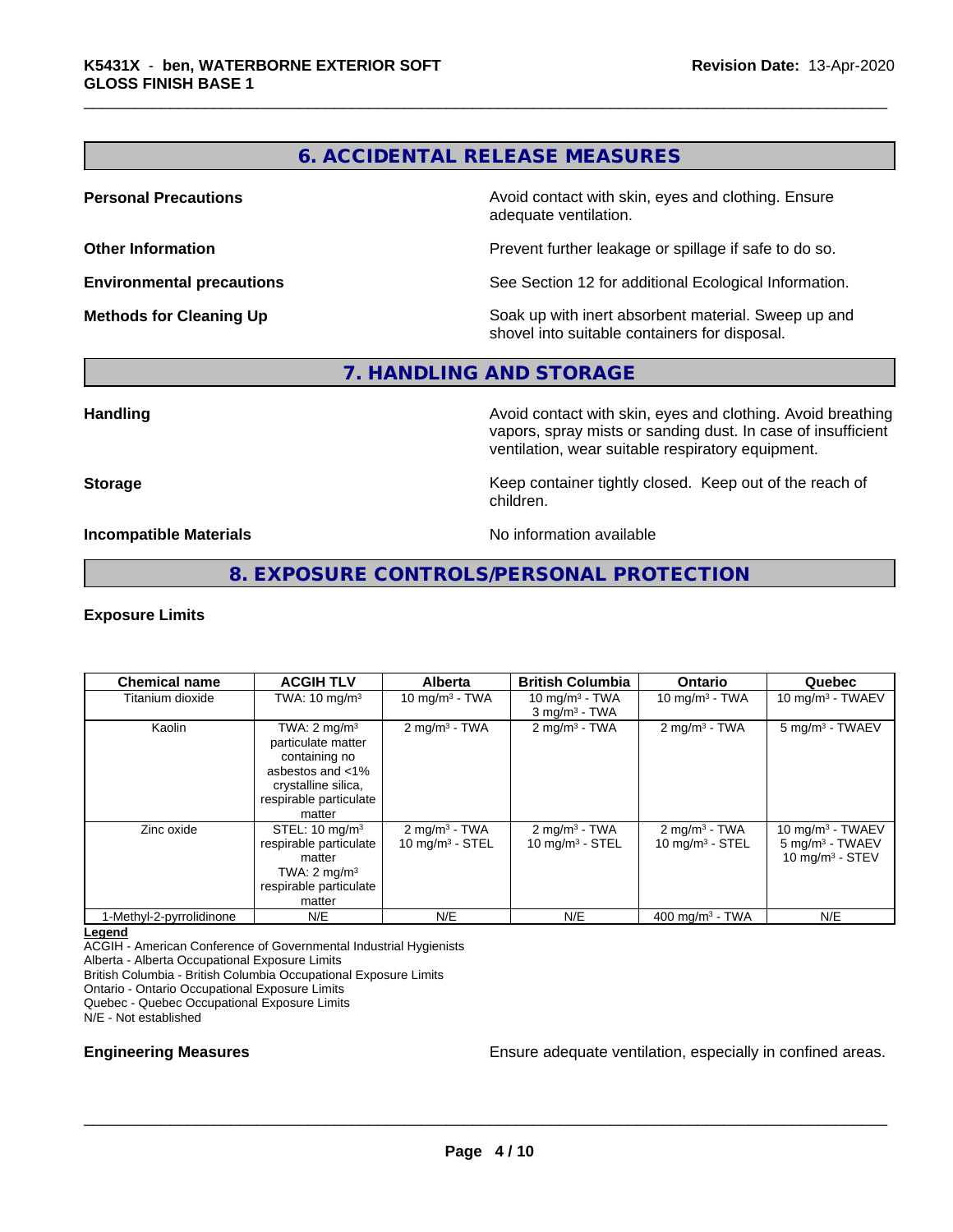## **Personal Protective Equipment**<br> **Eve/Face Protection Eye/Face Protection**<br> **Safety glasses with side-shields.**<br> **Skin Protection**<br> **Skin Protection**

Protective gloves and impervious clothing. **Respiratory Protection Number 1** (Use only with adequate ventilation. In operations where exposure limits are exceeded, use a NIOSH approved respirator that has been selected by a technically qualified person for the specific work conditions. When spraying the product or applying in confined areas, wear a NIOSH approved respirator specified for paint spray or organic vapors.

**Hygiene Measures Avoid contact with skin, eyes and clothing. Remove and Avoid contact with skin, eyes and clothing. Remove and Avoid contact with skin, eyes and clothing. Remove and** wash contaminated clothing before re-use. Wash thoroughly after handling.

#### **9. PHYSICAL AND CHEMICAL PROPERTIES**

**Appearance** liquid **Odor** little or no odor **Odor Threshold** No information available **Density (lbs/gal)** 10.3 - 10.7 **Specific Gravity** 1.23 - 1.28 **pH pH**  $\blacksquare$ **Viscosity (cps)** No information available **Solubility(ies)** No information available **Water solubility** No information available **Evaporation Rate No information available No information available Vapor pressure** No information available **No information available Vapor density**<br> **We Solids**<br>
We Solids
2019 Wt. % Solids **Vol. % Solids** 30 - 40 **Wt. % Volatiles** 45 - 55 **Vol. % Volatiles VOC Regulatory Limit (g/L)** < 50 **Boiling Point (°F)** 212 **Boiling Point (°C)** 100 **Freezing point (°F)** 32 **Freezing Point (°C)** 0 **Flash point (°F)**<br> **Flash Point (°C)**<br> **Flash Point (°C)**<br> **C Flash Point (°C) Method** Not applicable **Flammability (solid, gas)**<br> **Commability limit:**<br>
Upper flammability limit:<br>
Not applicable **Upper flammability limit:**<br> **Lower flammability limit:** Not applicable Not applicable **Lower flammability limit: Autoignition Temperature (°F)** No information available **Autoignition Temperature (°C)** No information available **Decomposition Temperature (°F)** No information available **Decomposition Temperature (°C)**<br> **Partition coefficient**<br> **Partition coefficient**<br> **No** information available

**No information available** 

#### **10. STABILITY AND REACTIVITY**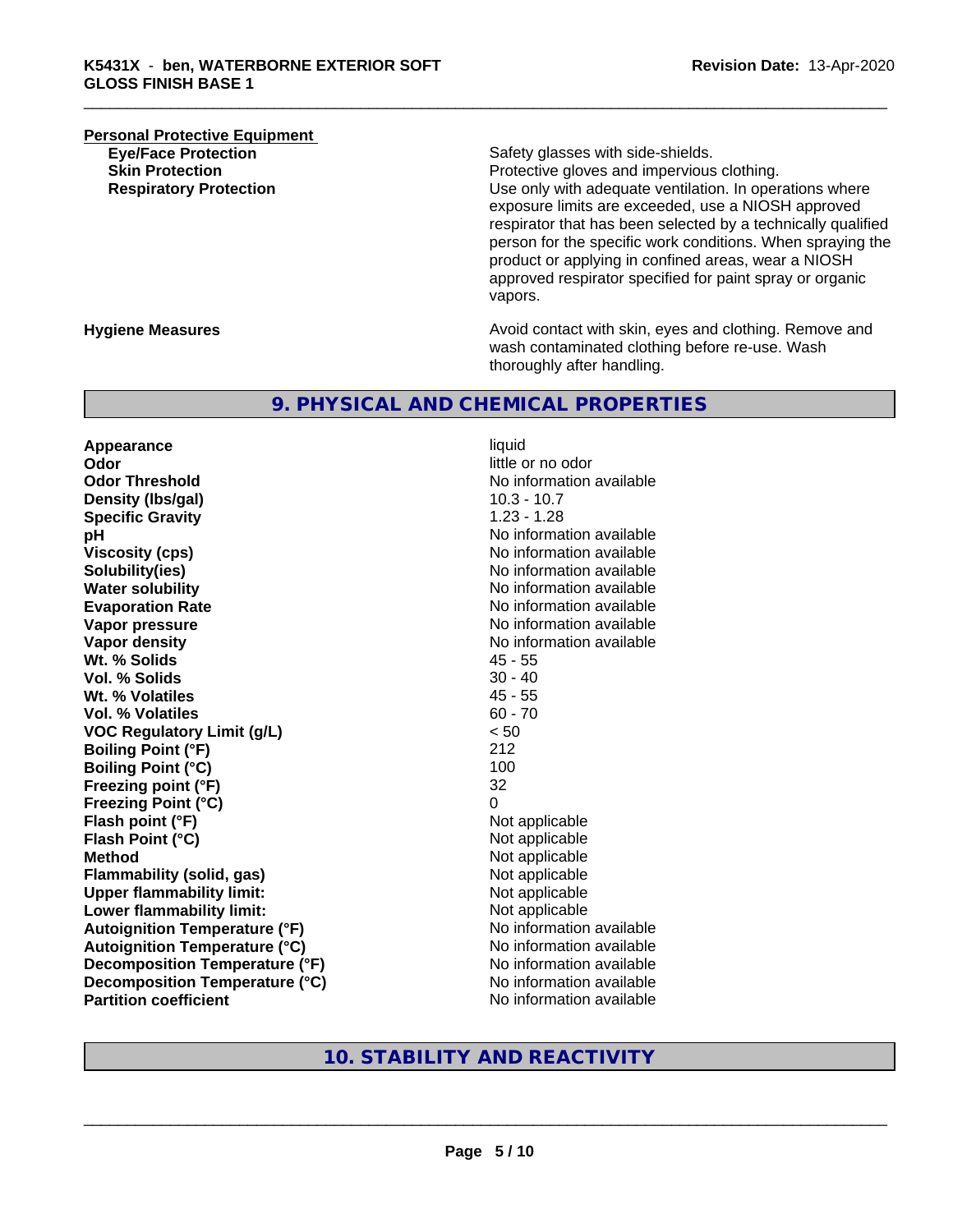| <b>Reactivity</b>                         | Not Applicable                           |
|-------------------------------------------|------------------------------------------|
| <b>Chemical Stability</b>                 | Stable under normal conditions.          |
| <b>Conditions to avoid</b>                | Prevent from freezing.                   |
| <b>Incompatible Materials</b>             | No materials to be especially mentioned. |
| <b>Hazardous Decomposition Products</b>   | None under normal use.                   |
| <b>Possibility of hazardous reactions</b> | None under normal conditions of use.     |

### **11. TOXICOLOGICAL INFORMATION**

| <b>Product Information</b>               |  |
|------------------------------------------|--|
| Information on likely routes of exposure |  |

**Principal Routes of Exposure Exposure** Eye contact, skin contact and inhalation.

**Acute Toxicity Product Information** 

#### **Symptoms** related to the physical, chemical and toxicological characteristics

**Symptoms** No information available

#### **Delayed and immediate effects as well as chronic effects from short and long-term exposure**

| Eye contact                     | May cause slight irritation                                                                                     |
|---------------------------------|-----------------------------------------------------------------------------------------------------------------|
| <b>Skin contact</b>             | Substance may cause slight skin irritation. Prolonged or<br>repeated contact may dry skin and cause irritation. |
| <b>Inhalation</b>               | May cause irritation of respiratory tract.                                                                      |
| Ingestion                       | Ingestion may cause gastrointestinal irritation, nausea,<br>vomiting and diarrhea.                              |
| <b>Sensitization</b>            | No information available.                                                                                       |
| <b>Neurological Effects</b>     | No information available.                                                                                       |
| <b>Mutagenic Effects</b>        | Suspected of causing genetic defects.                                                                           |
| <b>Reproductive Effects</b>     | May damage fertility or the unborn child.                                                                       |
| <b>Developmental Effects</b>    | No information available.                                                                                       |
| <b>Target organ effects</b>     | No information available.                                                                                       |
| <b>STOT - single exposure</b>   | No information available.                                                                                       |
| <b>STOT - repeated exposure</b> | No information available.                                                                                       |
| Other adverse effects           | No information available.                                                                                       |
| <b>Aspiration Hazard</b>        | No information available.                                                                                       |
|                                 |                                                                                                                 |

#### **Numerical measures of toxicity**

**The following values are calculated based on chapter 3.1 of the GHS document**

| <b>ATEmix (oral)</b>   | 42672 mg/kg  |
|------------------------|--------------|
| <b>ATEmix (dermal)</b> | 113393 mg/kg |

#### **Component Information**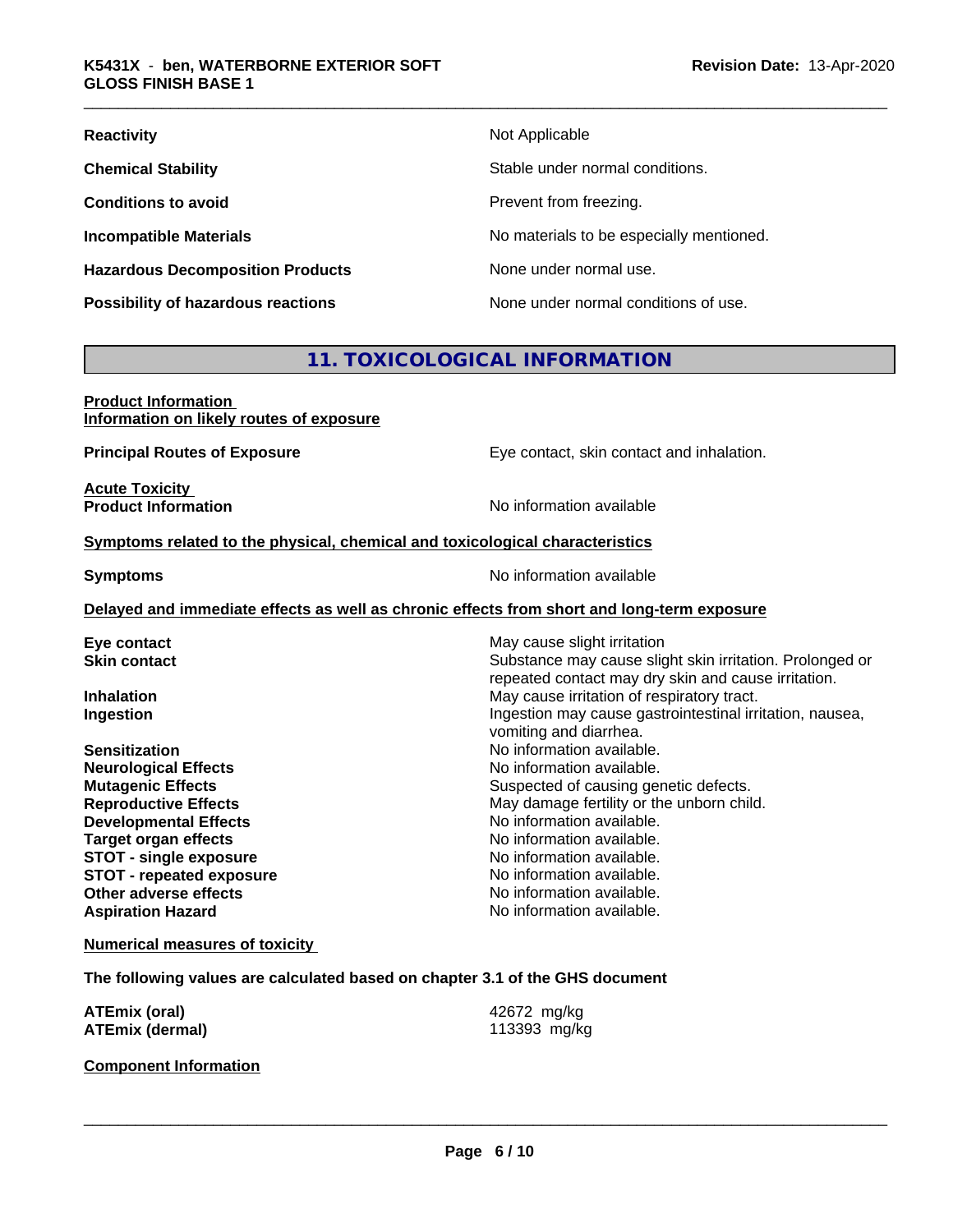| Chemical name                                                       | Oral LD50                                    | Dermal LD50                                                                          | <b>Inhalation LC50</b> |
|---------------------------------------------------------------------|----------------------------------------------|--------------------------------------------------------------------------------------|------------------------|
| Titanium dioxide<br>13463-67-7                                      | $> 10000$ mg/kg (Rat)                        |                                                                                      |                        |
| Silica amorphous<br>7631-86-9                                       | $= 7900$ mg/kg (Rat)                         | $>$ 2000 mg/kg (Rabbit)                                                              | $> 2.2$ mg/L (Rat) 1 h |
| Kaolin<br>1332-58-7                                                 | $> 5000$ mg/kg (Rat)                         | $>$ 5000 mg/kg (Rat)                                                                 |                        |
| Zinc oxide<br>1314-13-2                                             | $>$ 5000 mg/kg (Rat)                         |                                                                                      |                        |
| Sodium C14-C16 olefin sulfonate<br>68439-57-6                       | $= 2220$ mg/kg (Rat)                         | > 740 mg/kg (Rabbit)                                                                 |                        |
| Carbamic acid.<br>1H-benzimidazol-2-yl-, methyl ester<br>10605-21-7 | $> 5050$ mg/kg (Rat)<br>$= 6400$ mg/kg (Rat) | $> 10000$ mg/kg (Rabbit) = 2 g/kg<br>$\text{Rat}$ ) = 8500 mg/kg ( $\text{Rabbit}$ ) |                        |
| 1-Methyl-2-pyrrolidinone<br>872-50-4                                | $= 3914$ mg/kg (Rat)                         | $= 8$ g/kg (Rabbit)                                                                  | $> 5.1$ mg/L (Rat) 4 h |

#### **Chronic Toxicity**

#### **Carcinogenicity**

*The information below indicateswhether each agency has listed any ingredient as a carcinogen:.*

| <b>Chemical name</b>    | <b>IARC</b>                     | <b>NTP</b> |
|-------------------------|---------------------------------|------------|
|                         | 2B<br>Possible Human Carcinogen |            |
| Titanium 、<br>ı dioxide |                                 |            |

• Although IARC has classified titanium dioxide as possibly carcinogenic to humans (2B), their summary concludes: "No significant exposure to titanium dioxide is thought to occur during the use of products in which titanium dioxide is bound to other materials, such as paint."

#### **Legend**

IARC - International Agency for Research on Cancer NTP - National Toxicity Program

OSHA - Occupational Safety & Health Administration

**12. ECOLOGICAL INFORMATION**

#### **Ecotoxicity Effects**

The environmental impact of this product has not been fully investigated.

#### **Product Information**

#### **Acute Toxicity to Fish**

No information available

#### **Acute Toxicity to Aquatic Invertebrates**

No information available

#### **Acute Toxicity to Aquatic Plants**

No information available

#### **Persistence / Degradability**

No information available.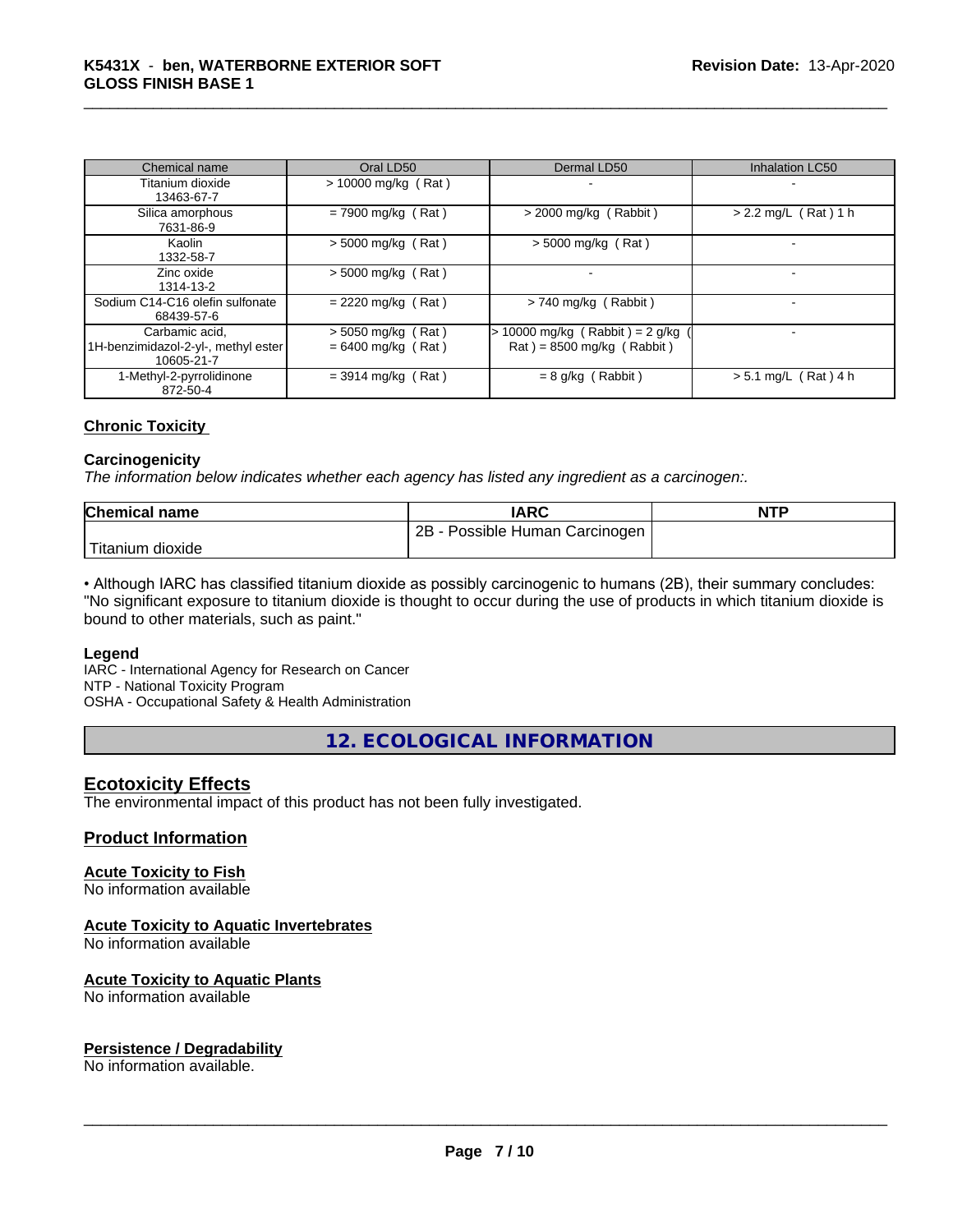#### **Bioaccumulation**

There is no data for this product.

#### **Mobility in Environmental Media**

No information available.

#### **Ozone**

No information available

#### **Component Information**

#### **Acute Toxicity to Fish**

Titanium dioxide  $LC50:$  > 1000 mg/L (Fathead Minnow - 96 hr.) Carbamic acid, 1H-benzimidazol-2-yl-, methyl ester LC50: 1.5 mg/L (Rainbow Trout - 96 hr.)

#### **Acute Toxicity to Aquatic Invertebrates**

Carbamic acid, 1H-benzimidazol-2-yl-, methyl ester LC50: 0.22 mg/L (water flea - 48 hr.)

**Acute Toxicity to Aquatic Plants**

No information available

**13. DISPOSAL CONSIDERATIONS**

**Waste Disposal Method Dispose of in accordance with federal, state, provincial,** and local regulations. Local requirements may vary, consult your sanitation department or state-designated environmental protection agency for more disposal options.

#### **14. TRANSPORT INFORMATION**

**TDG** Not regulated **ICAO / IATA** Not regulated

**IMDG / IMO** Not regulated

#### **15. REGULATORY INFORMATION**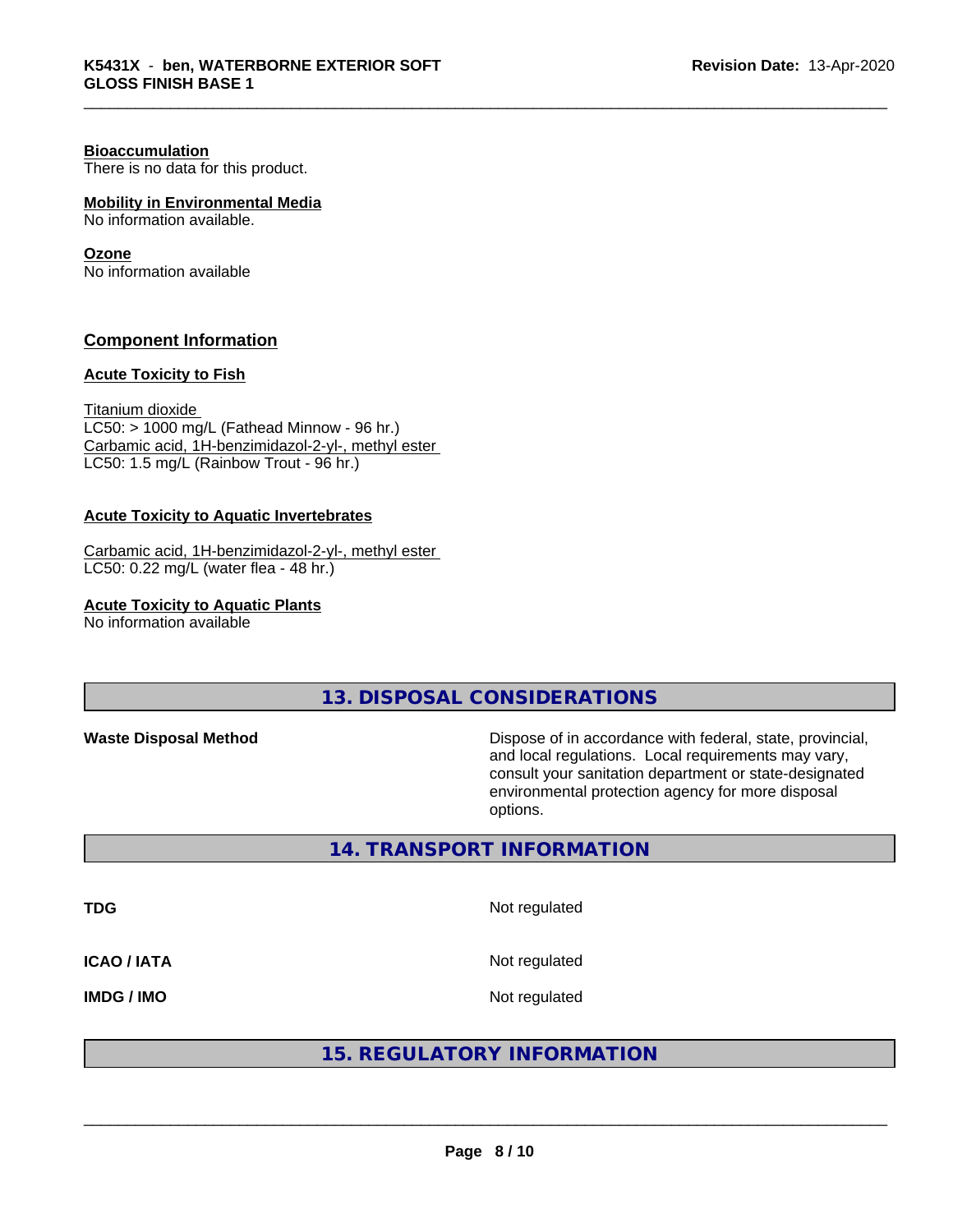#### **International Inventories**

| <b>TSCA: United States</b> | Yes - All components are listed or exempt. |
|----------------------------|--------------------------------------------|
| <b>DSL: Canada</b>         | Yes - All components are listed or exempt. |

#### **National Pollutant Release Inventory (NPRI)**

#### **NPRI Parts 1- 4**

This product contains the following Parts 1-4 NPRI chemicals:

| <b>Chemical name</b>     | <b>CAS No.</b> | Weight-% | <b>NPRI Parts 1-4</b> |
|--------------------------|----------------|----------|-----------------------|
| 1-Methyl-2-pyrrolidinone | . 2-50-4       | 25%      | .istec                |

#### **NPRI Part 5**

This product contains the following NPRI Part 5 Chemicals:

*None*

#### **WHMIS Regulatory Status**

This product has been classified in accordance with the hazard criteria of the Hazardous Products Regulations (HPR) and the SDS contains all the information required by the HPR.

| 16. OTHER INFORMATION |               |                        |                             |  |  |  |
|-----------------------|---------------|------------------------|-----------------------------|--|--|--|
| <b>HMIS</b>           | Health: $2^*$ | <b>Flammability: 0</b> | <b>Reactivity: 0 PPE: -</b> |  |  |  |
| -------               |               |                        |                             |  |  |  |

#### **HMIS Legend**

- 0 Minimal Hazard
- 1 Slight Hazard
- 2 Moderate Hazard
- 3 Serious Hazard
- 4 Severe Hazard
- \* Chronic Hazard

X - Consult your supervisor or S.O.P. for "Special" handling instructions.

*Note: The PPE rating has intentionally been left blank. Choose appropriate PPE that will protect employees from the hazards the material will present under the actual normal conditions of use.*

*Caution: HMISÒ ratings are based on a 0-4 rating scale, with 0 representing minimal hazards or risks, and 4 representing significant hazards or risks. Although HMISÒ ratings are not required on MSDSs under 29 CFR 1910.1200, the preparer, has chosen to provide them. HMISÒ ratings are to be used only in conjunction with a fully implemented HMISÒ program by workers who have received appropriate HMISÒ training. HMISÒ is a registered trade and service mark of the NPCA. HMISÒ materials may be purchased exclusively from J. J. Keller (800) 327-6868.*

 **WARNING!** If you scrape, sand, or remove old paint, you may release lead dust. LEAD IS TOXIC. EXPOSURE TO LEAD DUST CAN CAUSE SERIOUS ILLNESS, SUCH AS BRAIN DAMAGE, ESPECIALLY IN CHILDREN. PREGNANT WOMEN SHOULD ALSO AVOID EXPOSURE.Wear a NIOSH approved respirator to control lead exposure. Clean up carefully with a HEPA vacuum and a wet mop. Before you start, find out how to protect yourself and your family by logging onto Health Canada at

http://www.hc-sc.gc.ca/ewh-semt/contaminants/lead-plomb/asked\_questions-questions\_posees-eng.php.